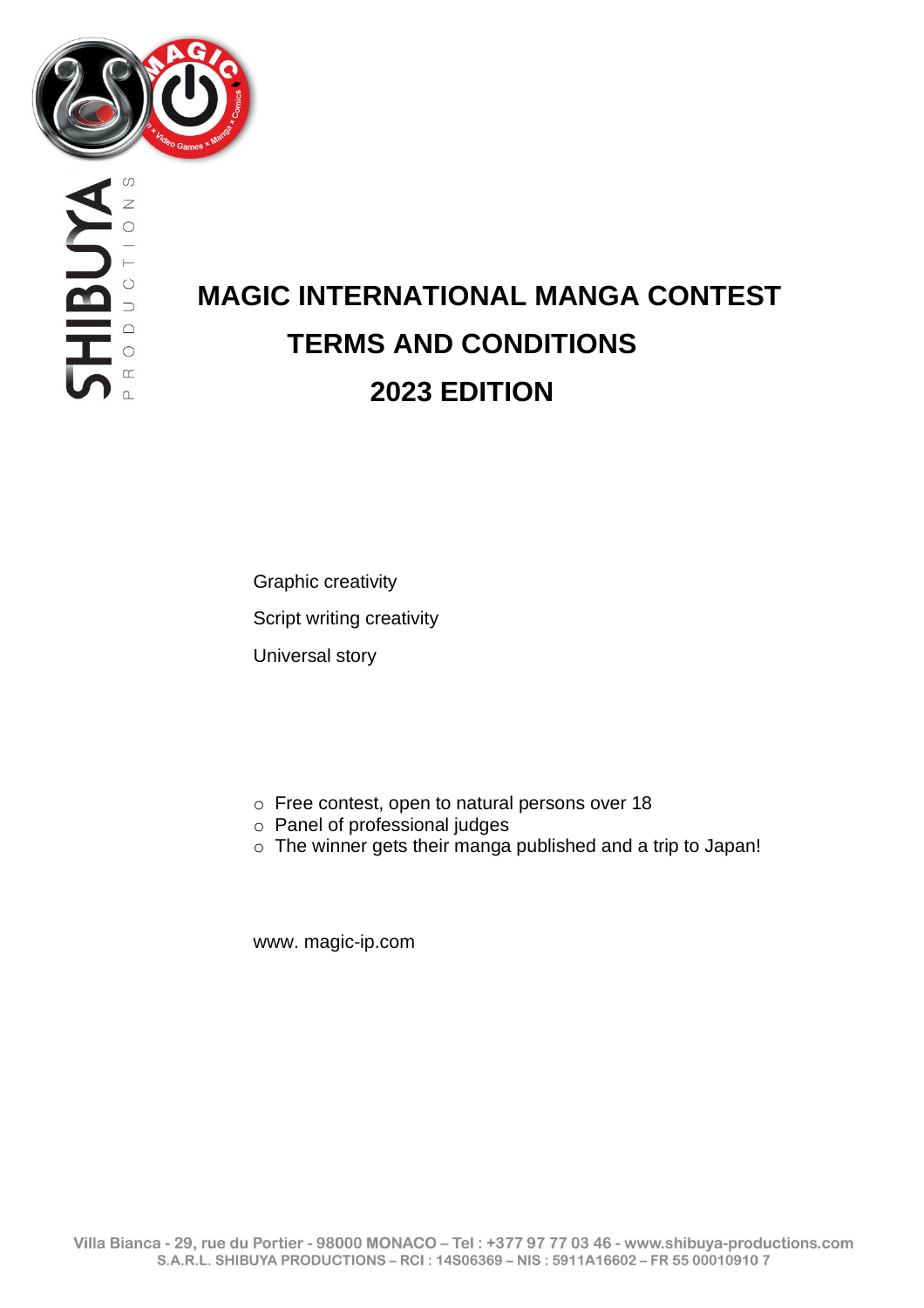# **ARTICLE 1 - SPONSORS**

Shibuya Productions and SHUEISHA Inc. are sponsoring a manga creation contest as part of the Monaco Anime Game International Conferences (MAGIC) in partnership with Shibuya International.

Shibuya Productions is a Monaco-based production company specialized in Entertainment and organizes the event "Monaco Anime Game International Conferences" ("MAGIC").

SHUEISHA Inc. is a Japanese publishing house known internationally for its manga publications. It manages the manga publishing platform called "Shônen Jump+": [https://shonenjumpplus.com](https://shonenjumpplus.com/)

Shibuya International is a consulting firm specialized in Europe-Japan relations.

## **ARTICLE 2 - ENTRY**

#### **A/ Participants**

The contest is free and open to only natural persons, over 18.

Persons participating in the competition will be referred to as "Participants" in these terms and conditions.

Participants of previous editions of the competition can participate again, only if they have not won the first prize ("Grand Winner") in the past.

#### **B/ Special Case**

If the work has been realized by two persons, only the main author will be considered as the Participant.

If this work wins, only the main Participant will benefit from the stay in Japan. The co-author will however be mentioned and presented in all publications that will be made around the contest.

The co-author will also be able to come to Japan with the main author wining the first prize by paying all his own expenses (travel fees, accommodation, and food).

#### **C/ Participation formalities**

Entry forms should be submitted by email to **[mangacontest@magic-ip.com](mailto:mangacontest@magic-ip.com)**, along with a scanned image file of **these terms and conditions dated, signed and initialled** (Participant's initials at the bottom right of each page), **application form filled** with an ID copy and a **link** (Wetransfer, Dropbox, Google Drive) where we can download the full work.

**The Participant may sign each page and date the document.** 

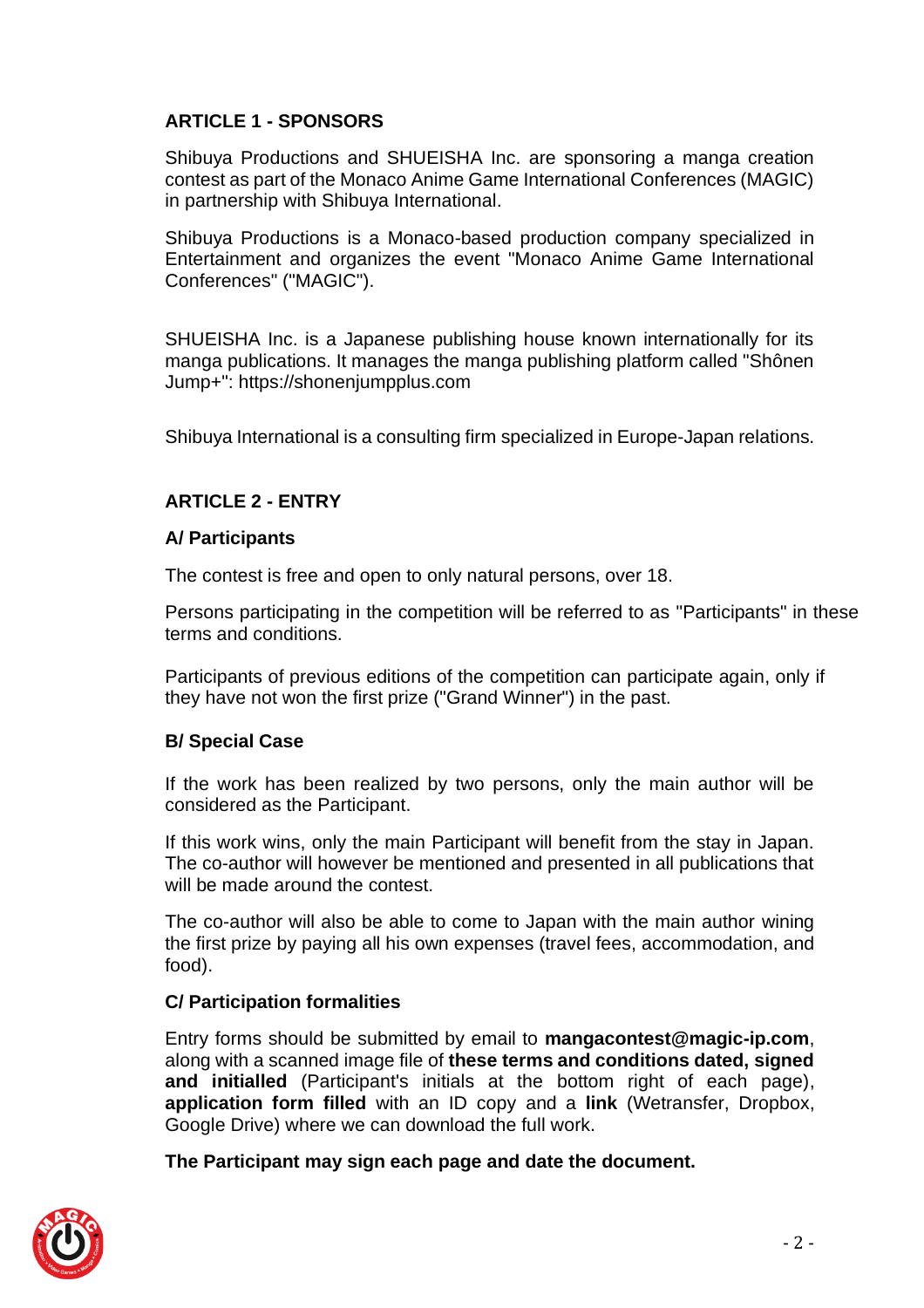Entry forms must be legibly completed in full. Any incomplete or illegible form will be rejected. The form must include the name of the Participant. The name will be used for communication, on promotional materials and for the prize announcement.

# **ARTICLE 3 - DETAILS OF THE CONTEST**

## **A/ Aim:**

The primary aim of the contest is to find new talents and promote them to an international and prestigious audience. The secondary aim is to give SHUEISHA Inc. and Shibuya Productions opportunity to find a new talent.

The panel of judges will not only consider the universal of the projects, but also their originality.

#### **B/ Schedule:**

Important dates:

- From June 15 to October 14, 2022 Registration start date, story submission open
- October 25, 2022 Final deadline for story submission to the e-mail address mangacontest@magic-ip.com

*All entry forms submitted after October 25, 2022, at 12:00 am CET will be rejected.* 

- From October 26 to November 15, 2022 Shortlist of 10 stories selected by the shortlisting panel judges
- Tuesday November 17, 2022 Announcement of the selected stories
- From November 18 to December 18, 2022 Translation of the selected 10 stories into Japanese
- December 19, 2022 Submission to SHUEISHA Inc.
- Tuesday January 17, 2023 Announcement of the 5 finalists
- Saturday February 25, 2023 (MAGIC) Contest final: deliberations of the judges in the presence of the selected artists to determine the winner and the runner-up.

*For reasons beyond control, Shibuya Productions may have to modify this schedule – any change will be announced on the MAGIC website (www.magic-ip.com) which Participants are advised to visit on a regular basis, as well as by email, 15 days before the event at the latest.*

## **C/ Assessment criteria:**

The contest mainly looks to highlight:

- The universality of the works, i.e., the fact that a reader from any cultural and background can relate to the story and the emotions in it.
- The artistic universe
- The script and its construction

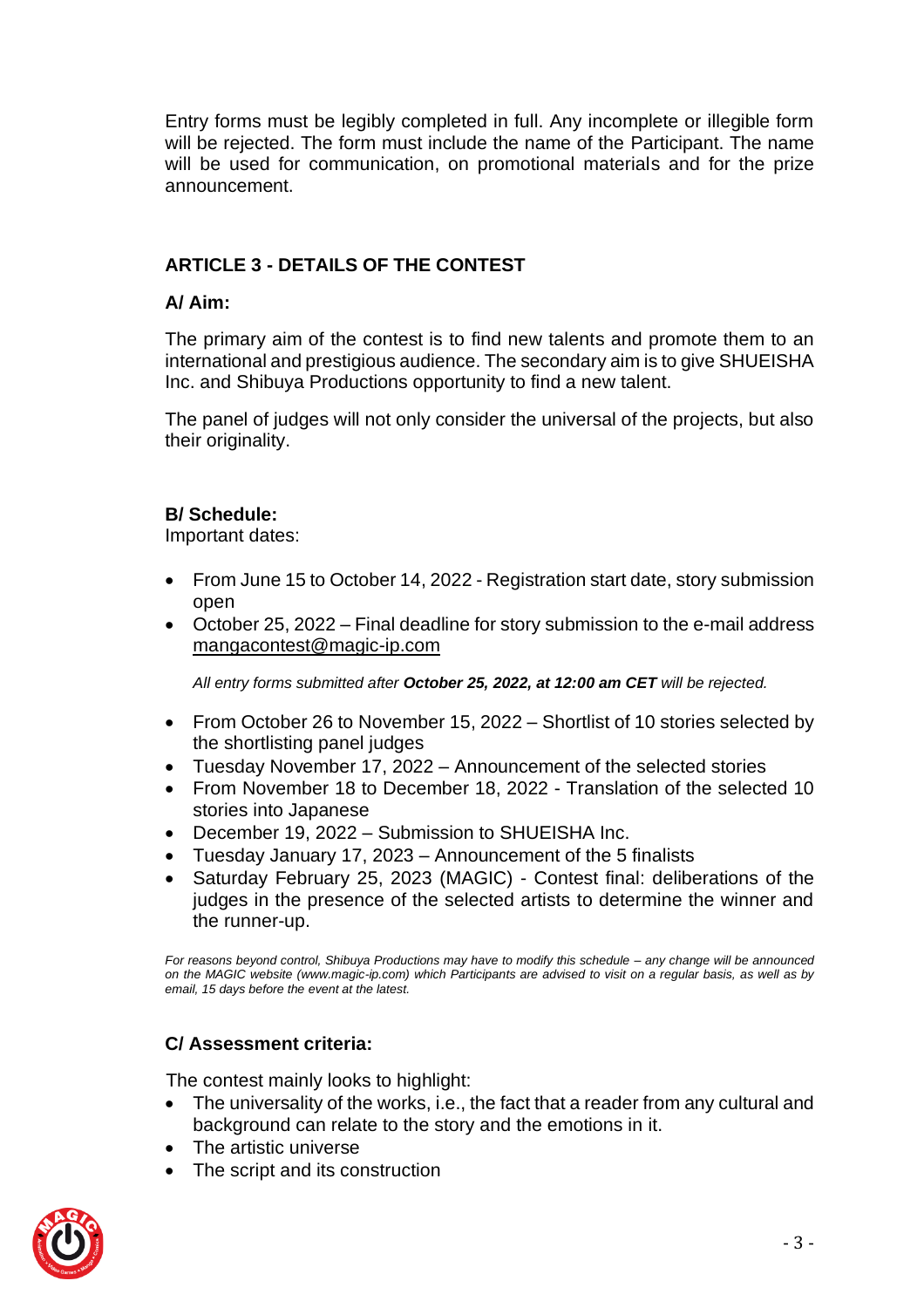- The texts quality (spelling and syntax)
- The graphic quality
- The technical skills
- The manga's potential with readers from all around the world

# **ARTICLE 4 – DETAILS ABOUT THE WORKS**

## **A/ Generalities**

Length: 31-45 pages story Style: Manga in black and white Languages: French, English or Japanese (Participant's choice)

The sent project must be in its original version, no previous commercial exploitation is allowed, whatever it is (as sales on the internet or sales in conventions) in the past, nor been presented and awarded in another competition.

# **B/ Technical information:**

## **a- For the shortlisting process**

Participants should submit their 31-45 pages story in low definition.

- File Format: PDF with all the pages in one document
- $-$  764 px, 822 px or 844 px in width
- 1200 px in height
- Paper size: A5 and A4 accepted

## **b- After the result announcement of the pre-selection**

The 10 finalists must send their pages without text with the following format: TIFF or PSD, 600 DPI for grey shades, without texts

- $-$  764 px, 822 px or 844 px in width
- 1200 px in height
- Paper size: A5 and A4 accepted
- Careful: each page must be alone, except for plates on two pages (doublepages)

We also need:

- Synopsis of the project in French and in English (pay attention to the spelling and the syntax)

The text shall be 700 characters long maximum, including spaces.

- An illustration of the work print and web format

## **c- After the final result**

The contest winners will have to send us:

- Their files in PSD format for their publication on Shonen Jump +
- A biography (700 characters long maximum, including spaces) with a list of their favorite manga.

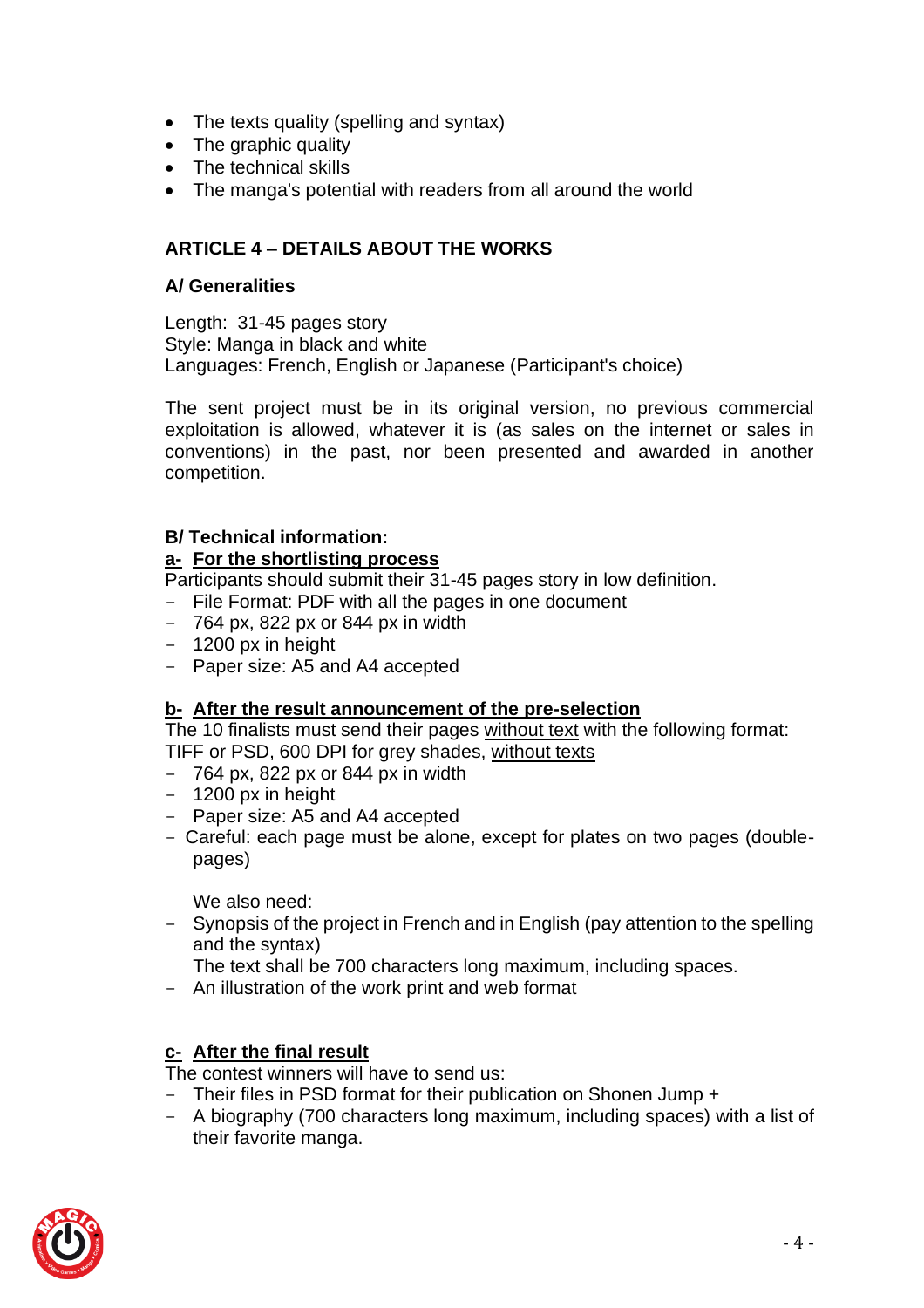The winner will also have to send a message addressed to the jury and the future readers of his manga. This text shall be approximatively 300 characters long.

It may be used in the press releases that will be sent to announce the contest results.

# **ARTICLES 5 – PANEL OF JUDGES**

The shortlisting Judges are:

- Mrs. Sahé CIBOT (Managing Director of Shibuya International)
- Mr. Hervé TROUILLET (Artistic Director for Shibuya Productions)
- Mr. Cédric BISCAY (President of Shibuya Productions and sponsor of the MAGIC event)

Additional members may be included to this panel of judges. They will be announced on the official MAGIC website.

On the day of the final selection, the panel of judges will be the following:

- Chief Editor or the Assistant chief editor of Shônen Jump
- Chief Editor or the Assistant chief editor of Shônen Jump +
- Mrs. Sahé CIBOT (Managing Director of Shibuya International)
- Mr. Hervé TROUILLET (Artistic Director of Shibuya Productions)
- Mr. Cédric BISCAY (President of Shibuya Productions and MAGIC founder)

 *The final list of both panels of judges will be announced on the official MAGIC website [www.magic-ip.com](http://www.magic-ip.com/)*

## **ARTICLE 6 – PRESELECTION AND FINALISTS SELECTION**

The pre-selection jury will choose the 10 works according to the selection criteria defined in article 3-C/. Their authors will be informed of their pre-selection.

The Jury will consult to determine the 5 finalists.

Once the consultation is over, each of the 5 Participants selected for the final will receive 3 Memorandums of Agreement "MOU" in English:

- one in case the finalist will be the Big Winner (1st prize),
- one in case the finalist will be the runner-up (2nd prize),
- one in case the finalist will be the favorite (3rd prize, optional for the jury).

Each of the 5 finalists must initial and sign the 3 MOU, scan and send them to the organizer.

At the end of the final, depending on the results, only the MOU of the Winners corresponding to the prizes they have won will be valid. The others will be void.

Of the 10 pre-selected Participants, the 5 who will not be in the final will be contacted by the organizer and will receive advice for improvement.

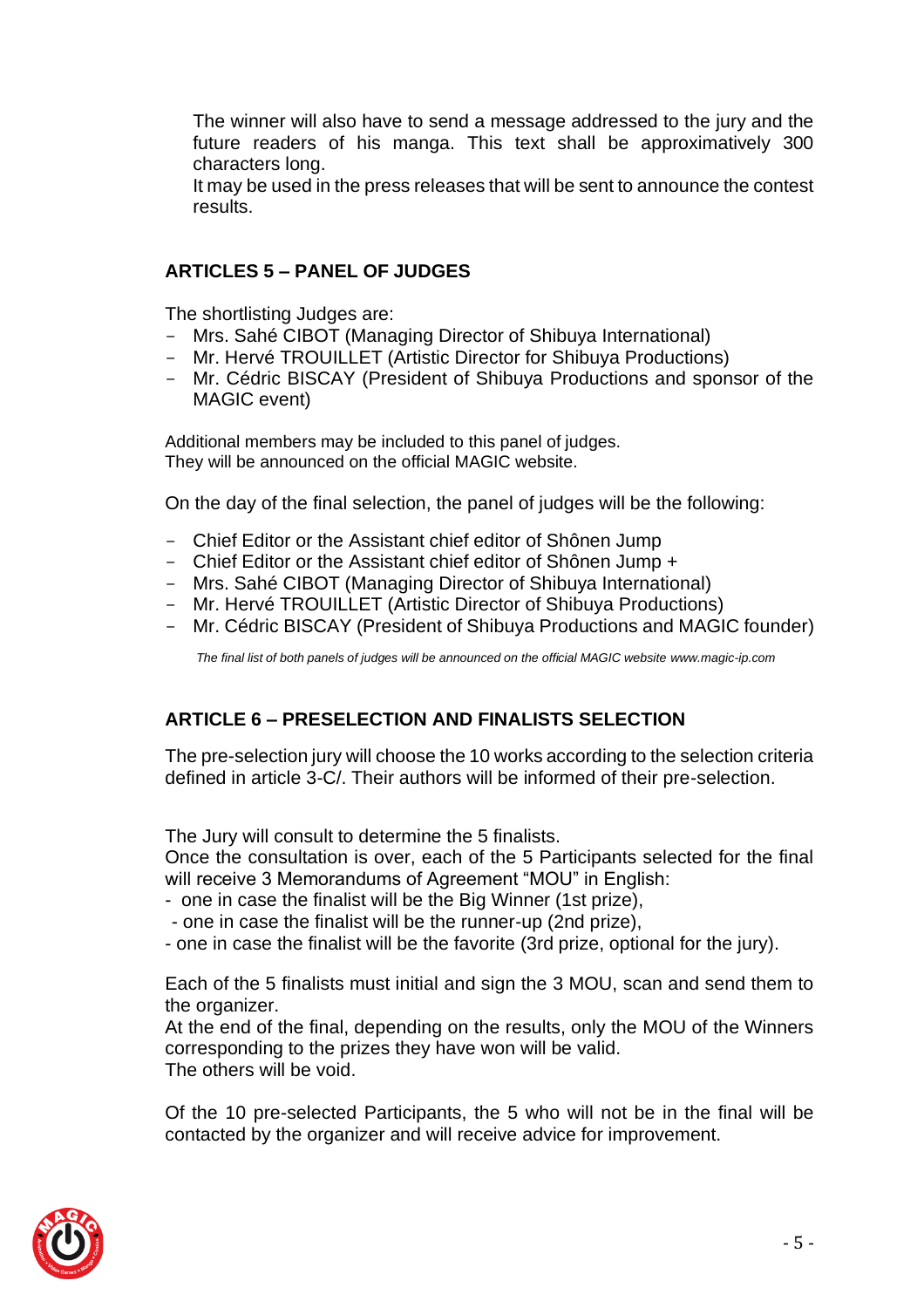# **ARTICLE 7 – THE FINAL**

The final will take place during MAGIC, in the presence of the jury and an audience, in a room provided with a video projector and a screen.

Each Participant will have 30 minutes to introduce himself/herself and pitch his/her work, either in French or in English. The presentation will be translated into Japanese for the SHUEISHA Inc. jury.

The Participant may, if he/she wishes, upgrade his/her presentation with images (powerpoint, video, etc.).

The jury will deliberate the same day, once they have heard all the Participants.

The Jury will select:

1/ 1<sup>st</sup> prize: a Grand Winner, author of the most accomplished and the most promising work

 $2/2<sup>nd</sup>$  prize: a runner-up, author of a very accomplished work that deserve support

 $3/3<sup>rd</sup>$  prize (optional): a "favorite", a work with a lower level that deserved encouragements.

The competition results will be announced at the end of the day, on the main stage of the event.

Travel and accommodation expenses to Monaco are the responsibility of the Participant.

## **ARTICLE 8 – THE PRICES**

#### **A/ Gift to the "favorite" (3rd price)**

His/her work will be published on the Shônen Jump + in Japanese and in its original version (right after the Japanese version).

He/she will benefit from media exposure through communication about the event ensured by Shibuya Productions and SHUEISHA Inc.

## **B/ Gifts to the runner-up (2nd price)**

The runner-up will receive a gift (by-product from a Shueisha's manga) and his/her work will be published on the Shônen Jump + in Japanese and in its original version (right after the Japanese version).

He/she will benefit from media exposure through communication about the event ensured by Shibuya Productions and SHUEISHA Inc.

## **C/ Gifts to the Grand Winner (1st price)**

The winner will receive:

- (a) a trophy
- (b) a selection of gifts

(c) publication of his/her work online on Shonen Jump + in Japanese and in its original version (right after the Japanese version), for an undetermined period

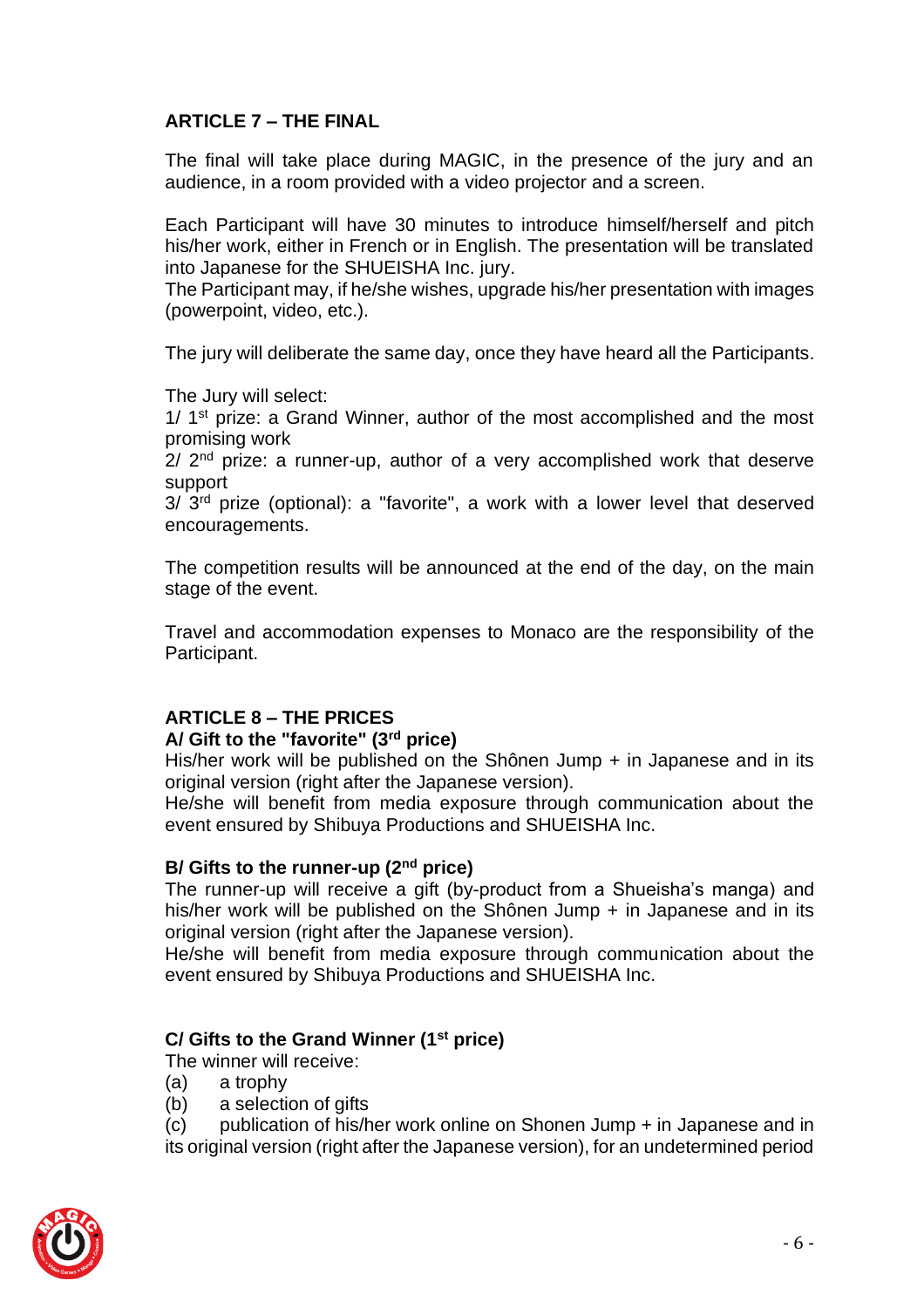- (d) a trip of maximum 3 weeks to Japan for one person (economy class air ticket from and to his/her country to Japan and accommodation)
- (d) meeting with a mangaka during the said trip to Japan, and
- (e) meeting with an editor (*henshû tantô*) from Shonen Jump + during the said trip to Japan.

He/she will benefit from media exposure through communication about the event ensured by Shibuya Productions and SHUEISHA Inc.

The dates of the trip will be agreed with Shibuya Productions.

Catering costs, local transportation costs, personal expenses and all other expenses will be the responsibility of the winner.

Shibuya Productions will escort the winner on all meetings with SHUEISHA Inc. and with the mangaka and will be informed about the projects arising from such meeting.

## **ARTICLE 9 – PUBLISHING RIGHTS**

Publishing rights of the winning works will belong to SHUEISHA Inc. and Shibuya Productions.

The length and repartition details will be specified in the MOU that will be sent to the finalists.

#### **ARTICLE 10 – POST-CONTEST PROJECT**

A/ The Grand Winner

If the meeting between the Grand Winner, SHUEISHA Inc. and Shibuya Productions end in a project to be published by SHUEISHA Inc., this project will be subject to a specific contract.

If the Grand Winner comes to communicate with other publishers, from any country, to develop the work published on Shônen Jump+, he shall obtain Shibuya Productions and SHUEISHA Inc.'s approval in writing beforehand.

#### B / The runner-up and the "favorite"

If the runner-up and the "favorite" are contacted by publishers, from any country, or contact publishers, from any country, wishing to develop the work published on Shônen Jump+ with a third party, they shall obtain Shibuya Productions and SHUEISHA Inc.'s approval in writing beforehand.

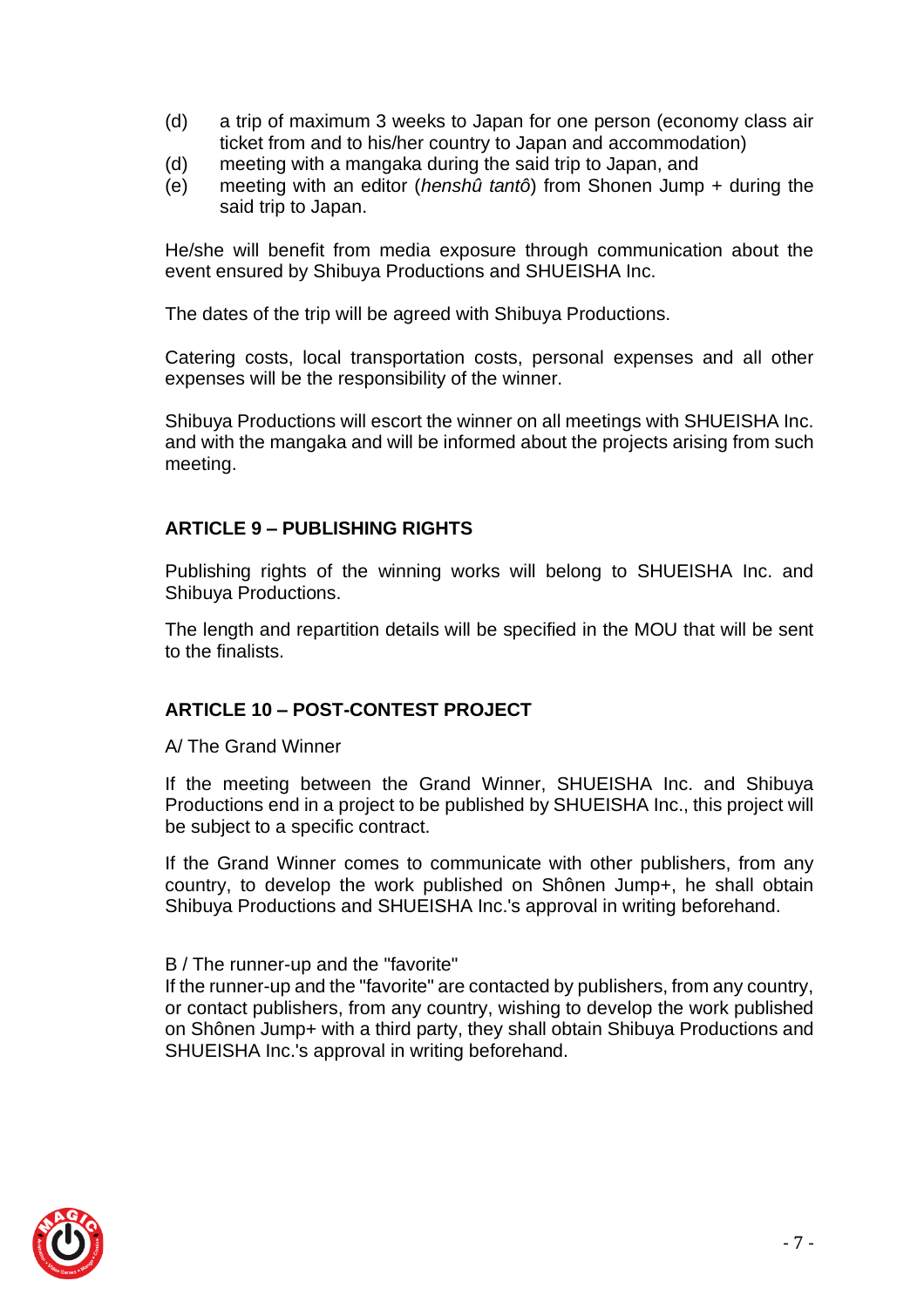# **ARTICLE 11 – COMMITMENT OF THE PARTICIPANTS**

Any Participant to this contest agrees that his/her identity to be revealed. He/she also agrees to take part in Shibuya Productions' promotion and communication operations related to the contest, including during the award ceremony.

Should any Participant refuse to meet those requirements, the sponsoring committee may disqualify them.

The Participant commits to creating a 31-45-page manga.

The costs incurred in such creation process will be the responsibility of the Participant.

In his/her posts on the social media or on the internet in general about this Contest, or during any interviews relating to the Contest, the Participant shall mention Shibuya Productions as the organizer of MAGIC and the MAGIC International Manga Contest, and SHUEISHA Inc. as co-organizer of the manga contest.

# **ARTICLE 12 – CONFIDENTIALITY COMMITMENT**

The Participant agrees to not disclose any information they might have about all competing projects as part of the manga contest sponsored by Shibuya Productions and SHUEISHA Inc.

Such agreement will stay effective during and after the contest.

# **ARTICLE 13 – AUTHORISATION FOR USE OF IMAGE**

The Participant authorizes Shibuya Productions to disclose all visual contents (i.e. photo, images of the mange, etc.), as part of his/her entry to the contest, which will be included on all communication materials about this event (press kit, etc.) and on [www.shibuya-productions.com](http://www.shibuya-productions.com/) and [www.magic-ip.com](http://www.magic-ip.com/)

Should the Participant win the contest, he/she authorizes any media outlet to make a video report on his/her stay in Tokyo.

# **ARTICLE 14 – AVAILABILITY OF THE TERMS AND CONDITIONS**

These terms and conditions are available to be reviewed on [www.magic-ip.com](http://www.magic-ip.com/) or on written request.

# **ARTICLE 15 – PERSONAL INFORMATION AND RIGHT OF ACCESS**

The Participants have a right to access and correct to the submitted information by notifying SARL Shibuya Productions, Villa Bianca, 29 rue du Portier, 98 000 Monaco.

The data recorded by Shibuya Productions about the Participants will not be used for political, electoral, or commercial communication purposes. Collecting

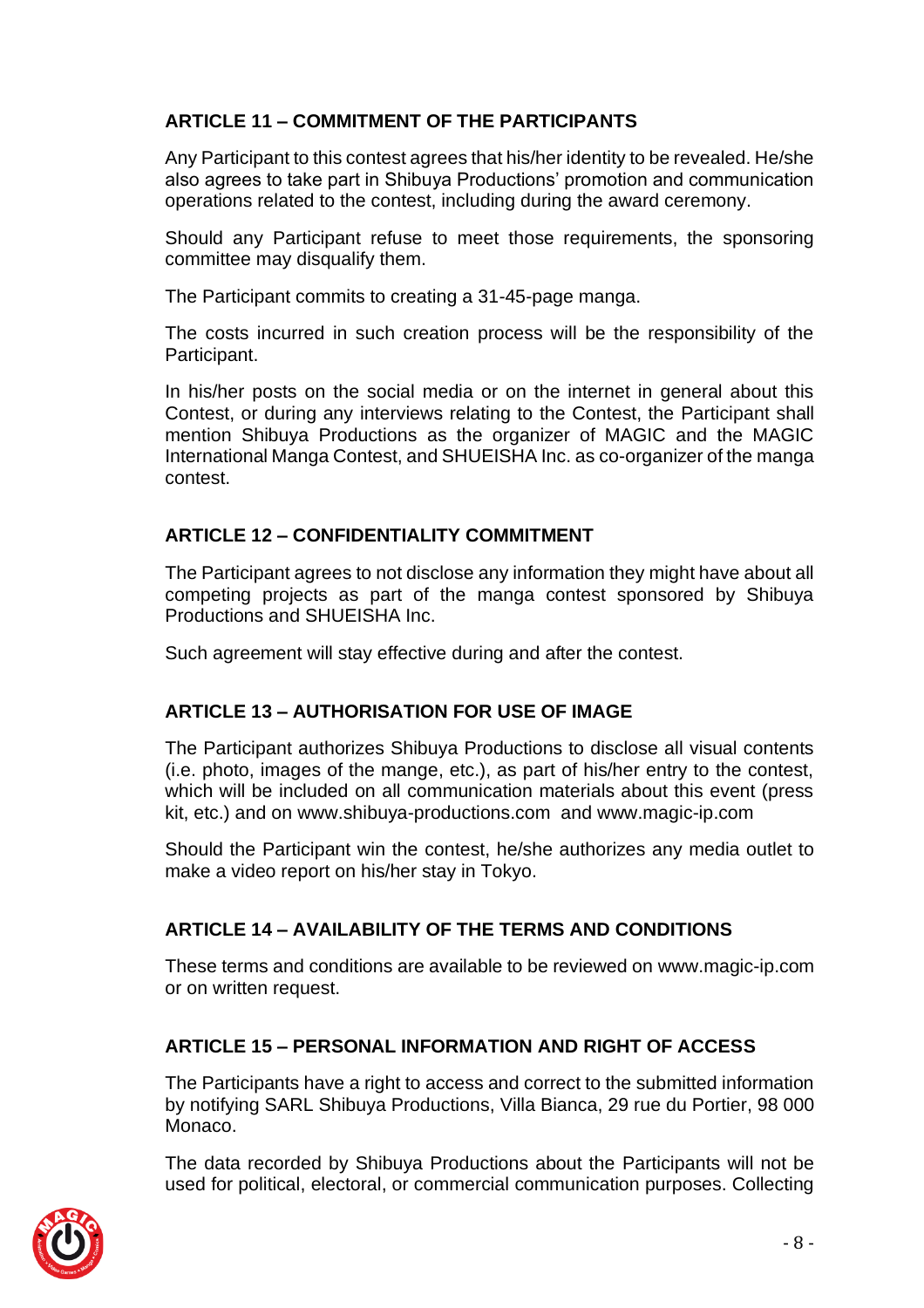Participants' information is only for feeding and leveraging a mailing database to inform and communicate with the Participants about the contest, excluding any commercial solicitation.

# **ARTICLE 16 – MISCELLANEOUS PROVISIONS**

In cases of force majeure, the sponsors reserve the right to postpone, shorten, extend, or cancel this contest without being held responsible for such actions.

The sponsors cannot be held responsible for modifications affecting the number, amount, and type of prizes. Participants agree not to file any claim for compensation in such case.

In the event of breach of these terms, the sponsor reserves the right to disqualify the Participant without them flying any possible claim.

Any violation of these terms will result in the cancellation of the prizes and the reimbursement of the paid prizes in cash without the Participant filing any possible claim.

In the event of a dispute about the provisions or the Participant of these Terms and Conditions, the matter will be unilaterally solved by the sponsor of the event

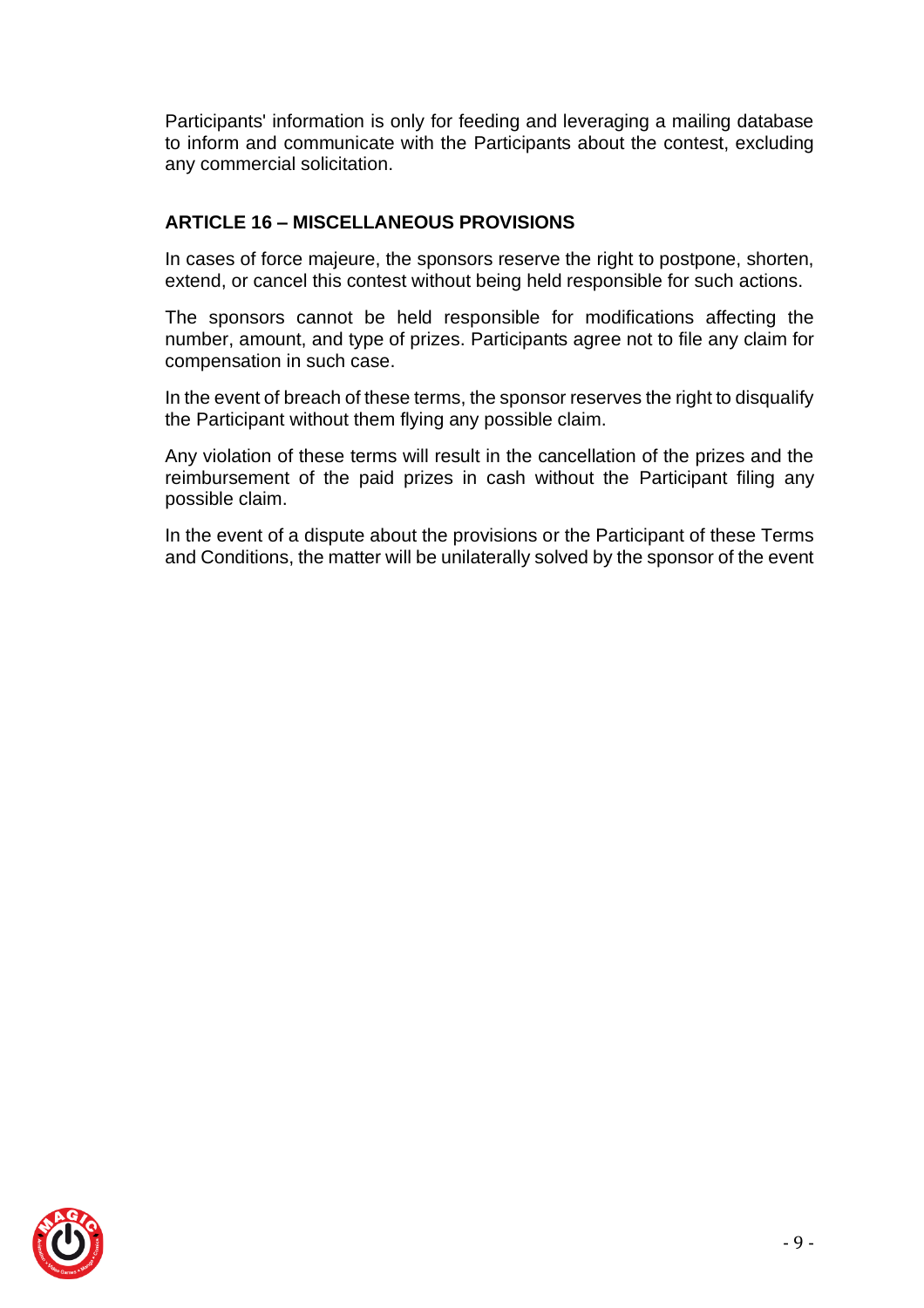I, the undersigned\_\_\_\_\_\_\_\_\_\_\_\_\_\_\_\_\_\_\_\_\_\_\_\_\_\_\_\_\_\_\_\_\_\_\_\_\_\_\_\_\_\_\_\_\_\_\_\_\_

hereby confirm that I have read and understood these Terms and Conditions of the MAGIC International Manga Contest and agree to comply with them. The Terms and Conditions are available for download on [www.magic-ip.com](http://www.magic-ip.com/)

| Place             | <u> 1989 - John Stein, Amerikaansk politiker (* 1908)</u> |  |
|-------------------|-----------------------------------------------------------|--|
| Date              |                                                           |  |
| <b>First Name</b> |                                                           |  |
| Last Name         |                                                           |  |

**Signature**